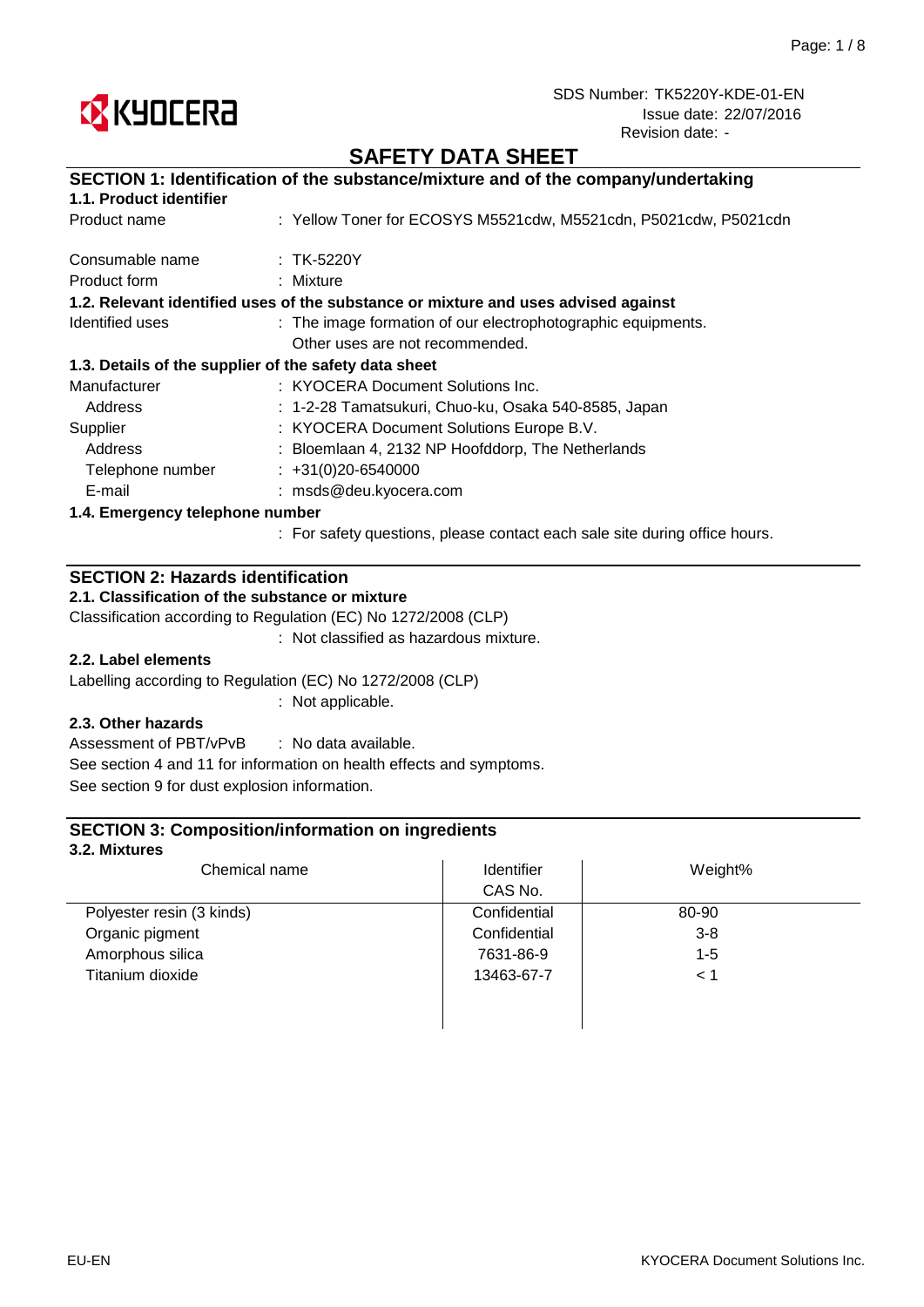

## **SAFETY DATA SHEET**

| Information of Ingredients                                                                        |                                                                                                           |  |  |  |  |
|---------------------------------------------------------------------------------------------------|-----------------------------------------------------------------------------------------------------------|--|--|--|--|
| (1) Substance which present a health or environmental hazard within the meaning of CLP<br>: None. |                                                                                                           |  |  |  |  |
|                                                                                                   | (2) Substance which are assigned Community workplace exposure limits<br>: None.                           |  |  |  |  |
|                                                                                                   | (3) Substance which are PBT or vPvB in accordance with the criteria set out in Annex XIII of REACH        |  |  |  |  |
|                                                                                                   |                                                                                                           |  |  |  |  |
|                                                                                                   | : None.                                                                                                   |  |  |  |  |
|                                                                                                   | (4) Substance which are included in the list established in accordance with Article 59(1) of REACH (SVHC) |  |  |  |  |
|                                                                                                   | : None.                                                                                                   |  |  |  |  |
|                                                                                                   | See section 16 for the full text of the H statements declared above.                                      |  |  |  |  |
|                                                                                                   |                                                                                                           |  |  |  |  |
| <b>SECTION 4: First aid measures</b>                                                              |                                                                                                           |  |  |  |  |
| 4.1. Description of first aid measures                                                            |                                                                                                           |  |  |  |  |
| Inhalation                                                                                        | : Remove from exposure to fresh air and gargle with plenty of water.                                      |  |  |  |  |
|                                                                                                   | Consult a doctor in case of such symptoms as coughing.                                                    |  |  |  |  |
| <b>Skin Contact</b>                                                                               | : Wash with soap and water.                                                                               |  |  |  |  |
| Eye Contact                                                                                       | : Flush with water immediately and see a doctor if irritating.                                            |  |  |  |  |
| Ingestion                                                                                         | : Rinse out the mouth. Drink one or two glasses of water to dilute.                                       |  |  |  |  |
|                                                                                                   | Seek medical treatment if necessary.                                                                      |  |  |  |  |
|                                                                                                   | 4.2. Most important symptoms and effects, both acute and delayed                                          |  |  |  |  |
| Potential health effects and symptoms                                                             |                                                                                                           |  |  |  |  |
| Inhalation                                                                                        | : Prolonged inhalation of excessive dusts may cause lung damage.                                          |  |  |  |  |
|                                                                                                   | Use of this product as intended does not result in prolonged inhalation of<br>excessive toner dusts.      |  |  |  |  |
| Skin contact                                                                                      | : Unlikely to cause skin irritation.                                                                      |  |  |  |  |
| Eye contact                                                                                       | : May cause transient eye irritation.                                                                     |  |  |  |  |
| Ingestion                                                                                         | : Use of this product as intended does not result in ingestion.                                           |  |  |  |  |
|                                                                                                   | 4.3. Indication of any immediate medical attention and special treatment needed                           |  |  |  |  |
|                                                                                                   | : No additional information available.                                                                    |  |  |  |  |
|                                                                                                   |                                                                                                           |  |  |  |  |
| <b>SECTION 5: Firefighting measures</b>                                                           |                                                                                                           |  |  |  |  |
| 5.1. Extinguishing media                                                                          |                                                                                                           |  |  |  |  |

: None specified.

: None specified.

extinguish the fire.

Fire-fighting procedures **Pay attention not to blow away dust.** Pay attention not to blow away dust.

**5.2. Special hazards arising from the substance or mixture**

 $:$  Water spray, foam, powder,  $CO<sub>2</sub>$  or dry chemical.

Drain water off around and decrease the atmosphere temperature to

: Carbon dioxide. Carbon monoxide.

Unsuitable extinguishing media

Hazardous combustion products

**5.3. Advice for firefighters**

Protective equipment for firefighters

Suitable extinguishing media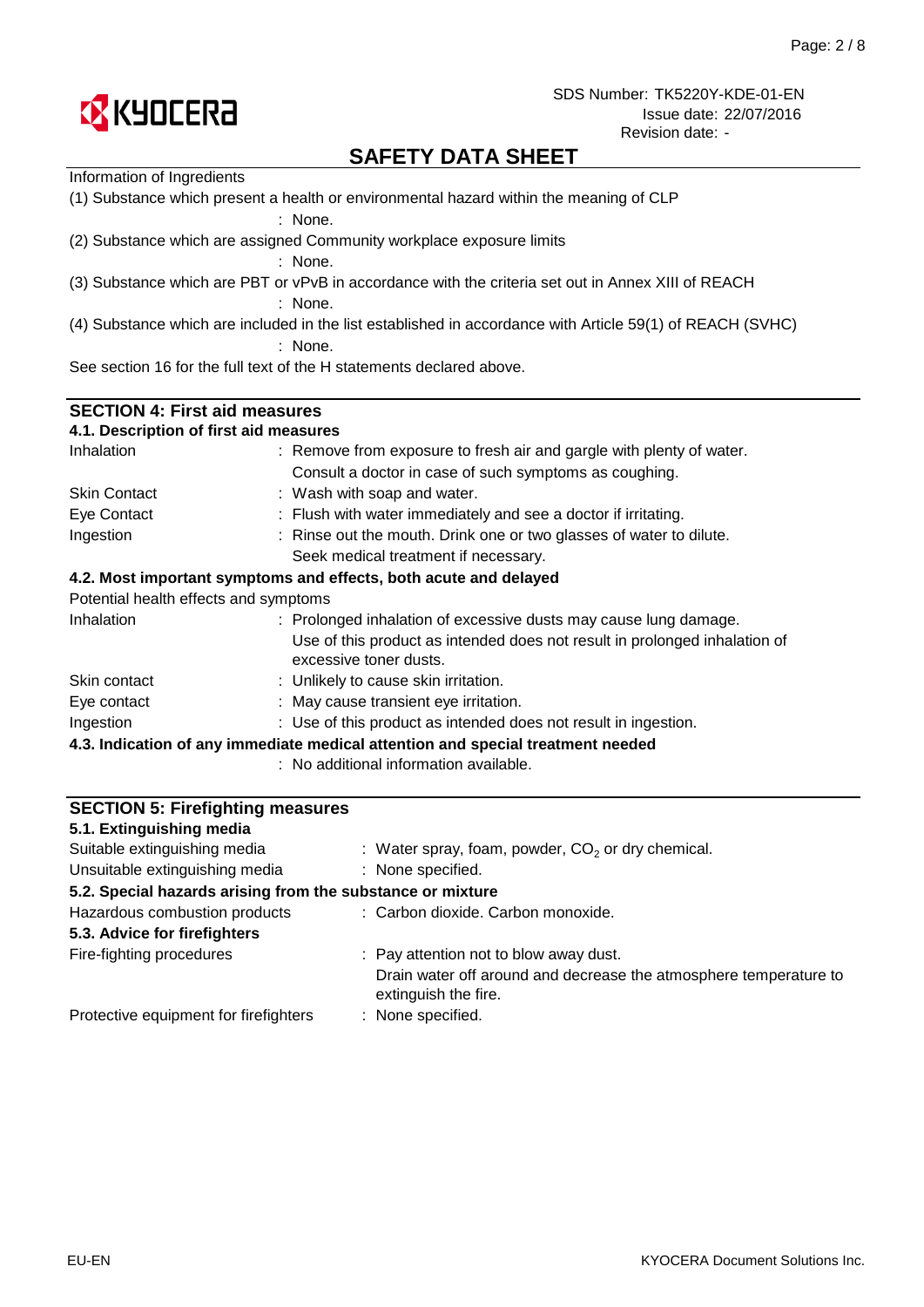

## **SAFETY DATA SHEET**

### **SECTION 6: Accidental release measures**

|  |  |  |  |  |  | 6.1. Personal precautions, protective equipment and emergency procedures |
|--|--|--|--|--|--|--------------------------------------------------------------------------|
|--|--|--|--|--|--|--------------------------------------------------------------------------|

: Avoid inhalation, ingestion, eye and skin contact in case of accidental release. Avoid formation of dust. Provide adequate ventilation.

#### **6.2. Environmental precautions**

: Do not allow to enter into surface water or drains.

#### **6.3. Methods and material for containment and cleaning up**

Method for cleaning up exclosive of the released powder not to blow away and wipe up with a wet cloth.

#### **6.4. Reference to other sections**

See section 13 for disposal information.

| <b>SECTION 7: Handling and storage</b>                                                                                                                  |
|---------------------------------------------------------------------------------------------------------------------------------------------------------|
| 7.1. Precautions for safe handling                                                                                                                      |
| : Do not attempt to force open or destroy the toner container or unit.                                                                                  |
| See installation guide of this product.                                                                                                                 |
| 7.2. Conditions for safe storage, including any incompatibilities                                                                                       |
| : Keep the toner container or unit tightly closed and store in a cool, dry and dark<br>place keeping away from fire. Keep out of the reach of children. |
| 7.3. Specific end use(s)                                                                                                                                |
| $\therefore$ No additional information available.                                                                                                       |
| <b>SECTION 8: Exposure controls/personal protection</b><br>8.1. Control parameters                                                                      |
| (Reference data)                                                                                                                                        |
| US ACGIH Threshold Limit Values<br>(TWA)                                                                                                                |

Titanium dioxide: 10 mg/m<sup>3</sup> Particles: 10 ㎎/㎥ (Inhalable particles), 3 ㎎/㎥ (Respirable particles)

### US OSHA PEL (TWA)

Particles: 15 ㎎/㎥ (Total dust), 5 ㎎/㎥ (Respirable fraction) Amorphous silica: 80 mg/m<sup>3</sup>/%SiO<sub>2</sub> Titanium dioxide: 15 ㎎/㎥ (Total dust)

EU Occupational exposure limits : Directive 2000/39/EC, 2006/15/EC and 2009/161/EU Not listed.

| TVUL IISLUU.                     |                                                                                                                                    |
|----------------------------------|------------------------------------------------------------------------------------------------------------------------------------|
| 8.2. Exposure controls           |                                                                                                                                    |
| Appropriate engineering controls | : Special ventilator is not required under normal intended use.<br>Use in a well ventilated area.                                  |
| Personal protective equipment    | : Respiratory protection, eye protection, hand protection, skin and body<br>protection are not required under normal intended use. |
| Environmental exposure controls  | : No additional information available.                                                                                             |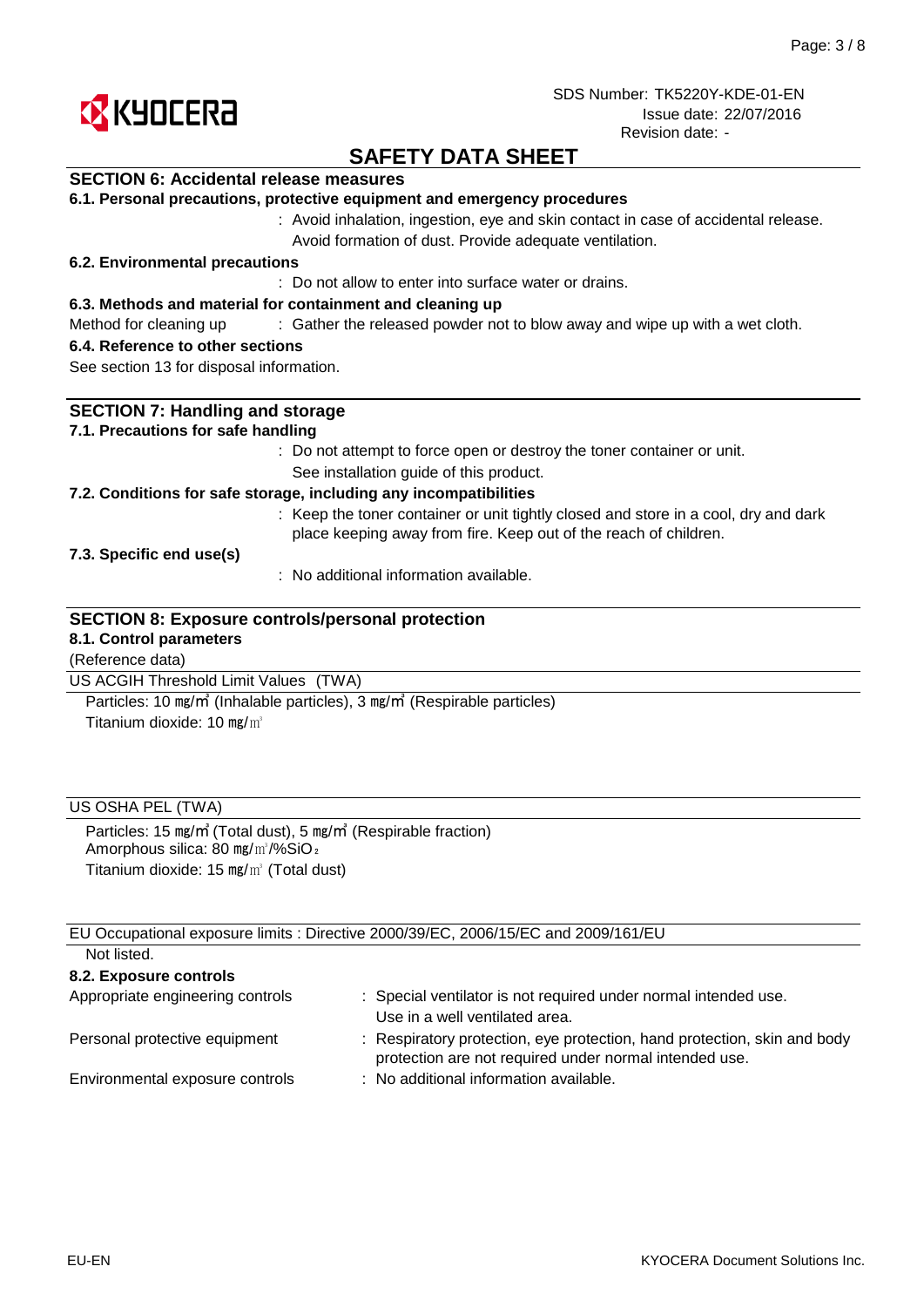

# **SAFETY DATA SHEET**

### **SECTION 9: Physical and chemical properties**

**9.1. Information on basic physical and chemical properties**

| Appearance |
|------------|
|------------|

| Physical state                         | $:$ Solid.                   |                                                           |
|----------------------------------------|------------------------------|-----------------------------------------------------------|
|                                        | (Fine powder)                |                                                           |
| Color                                  | : Yellow.                    |                                                           |
| Odor                                   | : Odorless.                  |                                                           |
| Odor threshold                         | : No data available.         |                                                           |
| рH                                     | : No data available.         |                                                           |
| Melting point                          | : $100-120^{\circ}C$         | (Toner)                                                   |
| Boiling point                          | : No data available.         |                                                           |
| Flash point                            | : No data available.         |                                                           |
| Evaporation rate                       | : No data available.         |                                                           |
| Flammability (solid, gas)              | : No data available.         |                                                           |
| Upper/lower flammability or explosive  | : No data available.         |                                                           |
| limits                                 |                              |                                                           |
| Vapour pressure                        | $:$ No data available.       |                                                           |
| Vapour density                         | : No data available.         |                                                           |
| Relative density                       | : 1.2-1.4 $g/cm^{3}$         | (Toner)                                                   |
| Solubility(ies)                        | : Almost insoluble in water. |                                                           |
| Partition coefficient: n-octanol/water | : No data available.         |                                                           |
| Auto-ignition temperature              | : No data available.         |                                                           |
| Decomposition temperature              | : No data available.         |                                                           |
| <b>Viscosity</b>                       | : No data available.         |                                                           |
| <b>Explosive properties</b>            | : No data available.         |                                                           |
| Oxidising properties                   | : No data available.         |                                                           |
| 9.2. Other information                 |                              |                                                           |
| Dust explosion properties              |                              | : Dust explosion is improbable under normal intended use. |
|                                        |                              |                                                           |

Experimental explosiveness of toner is classified into the same rank such kind of powder as flour, dry milk and resin powder according to the pressure rising speed.

| <b>SECTION 10: Stability and reactivity</b> |                                                                      |
|---------------------------------------------|----------------------------------------------------------------------|
| 10.1. Reactivity                            | $:$ No data available.                                               |
| 10.2. Chemical stability                    | : This product is stable under normal conditions of use and storage. |
| 10.3. Possibility of hazardous reactions    |                                                                      |
|                                             | : Hazardous reactions will not occur.                                |
| 10.4. Conditions to avoid                   | : None specified.                                                    |
| 10.5. Incompatible materials                | : None specified.                                                    |
| 10.6. Hazardous decomposition products      |                                                                      |
|                                             | : Hazardous decomposition products are not to be produced.           |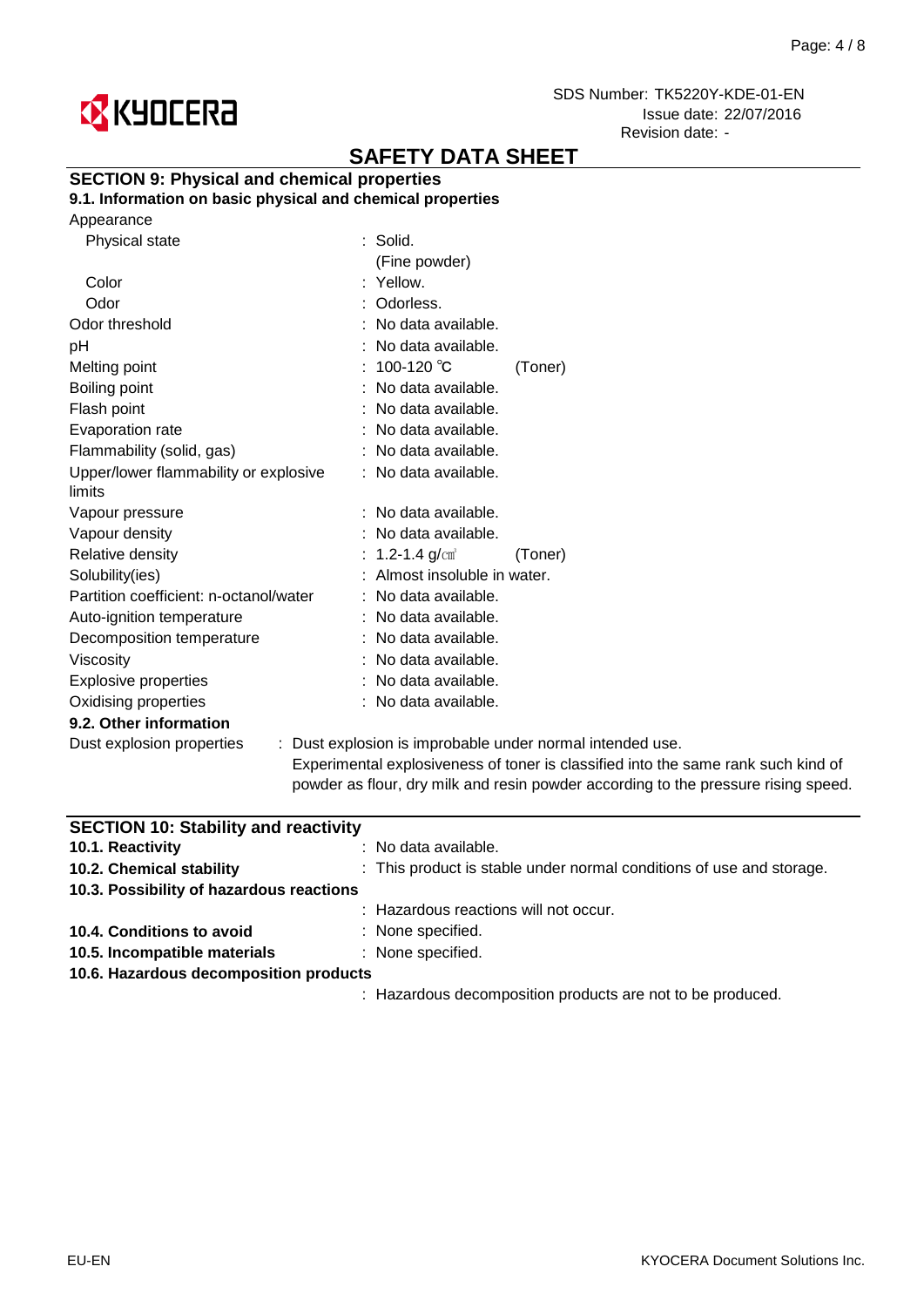

## **SAFETY DATA SHEET**

## **SECTION 11: Toxicological information**

#### **11.1. Information on toxicological effects**

Based on available data, the classification criteria listed below are not met.

| Acute toxicity<br>Oral $(LD_{50})$                                                                               | : $> 2000$ mg/kg (rat)<br>(Based on test result of similar product.) (Toner)                                                                                                                                                                                                        |
|------------------------------------------------------------------------------------------------------------------|-------------------------------------------------------------------------------------------------------------------------------------------------------------------------------------------------------------------------------------------------------------------------------------|
| Dermal $(LD_{50})$                                                                                               | : No data available.<br>(Toner)                                                                                                                                                                                                                                                     |
| Inhalation $(LC_{50}(4hr))$<br>Skin corrosion/irritation<br>Acute skin irritation                                | $:$ > 5.10 mg/l (rat)<br>(Based on test result of similar product.) (Toner)<br>: Non-irritant (rabbit)<br>(Based on test result of similar product.) (Toner)                                                                                                                        |
| Serious eye damage/irritation<br>Acute eye irritation<br>Respiratory or skin sensitisation<br>Skin sensitisation | : Mild irritant (rabbit)<br>(Based on test result of similar product.) (Toner)<br>: Non-sensitiser (mouse)<br>(Based on test result of similar product.) (Toner)                                                                                                                    |
| Germ cell mutagenicity                                                                                           | : Ames Test is Negative.<br>(Toner)                                                                                                                                                                                                                                                 |
| Information of Ingredients<br>Carcinogenicity<br>Information of Ingredients<br>(except titanium dioxide)         | : No mutagen, according to MAK, TRGS905 and (EC) No 1272/2008 Annex VI.<br>: No carcinogen or potential carcinogen according to IARC, Japan Association on<br>Industrial Health, ACGIH, EPA, OSHA, NTP, MAK, California Proposition 65,<br>TRGS 905 and (EC) No 1272/2008 Annex VI. |
|                                                                                                                  |                                                                                                                                                                                                                                                                                     |

The IARC reevaluated titanium dioxide as a Group 2B carcinogen (possibly carcinogenic to humans) as the result of inhalation exposure test in rats. But, oral/skin test does not show carcinogenicity. (\*2) In the animal chronic inhalation studies for titanium dioxide, the lung tumor was observed in only rats. It is estimated that this is attributed to the overload of rat's lung clearance mechanism (overload phenomenon). (\*3) The inhalation of excessive titanium dioxide dose not occur in normal use of this product. Also, epidemiological studies to date have not revealed any evidence of the relation between occupational exposure to titanium dioxide and respiratory tract diseases.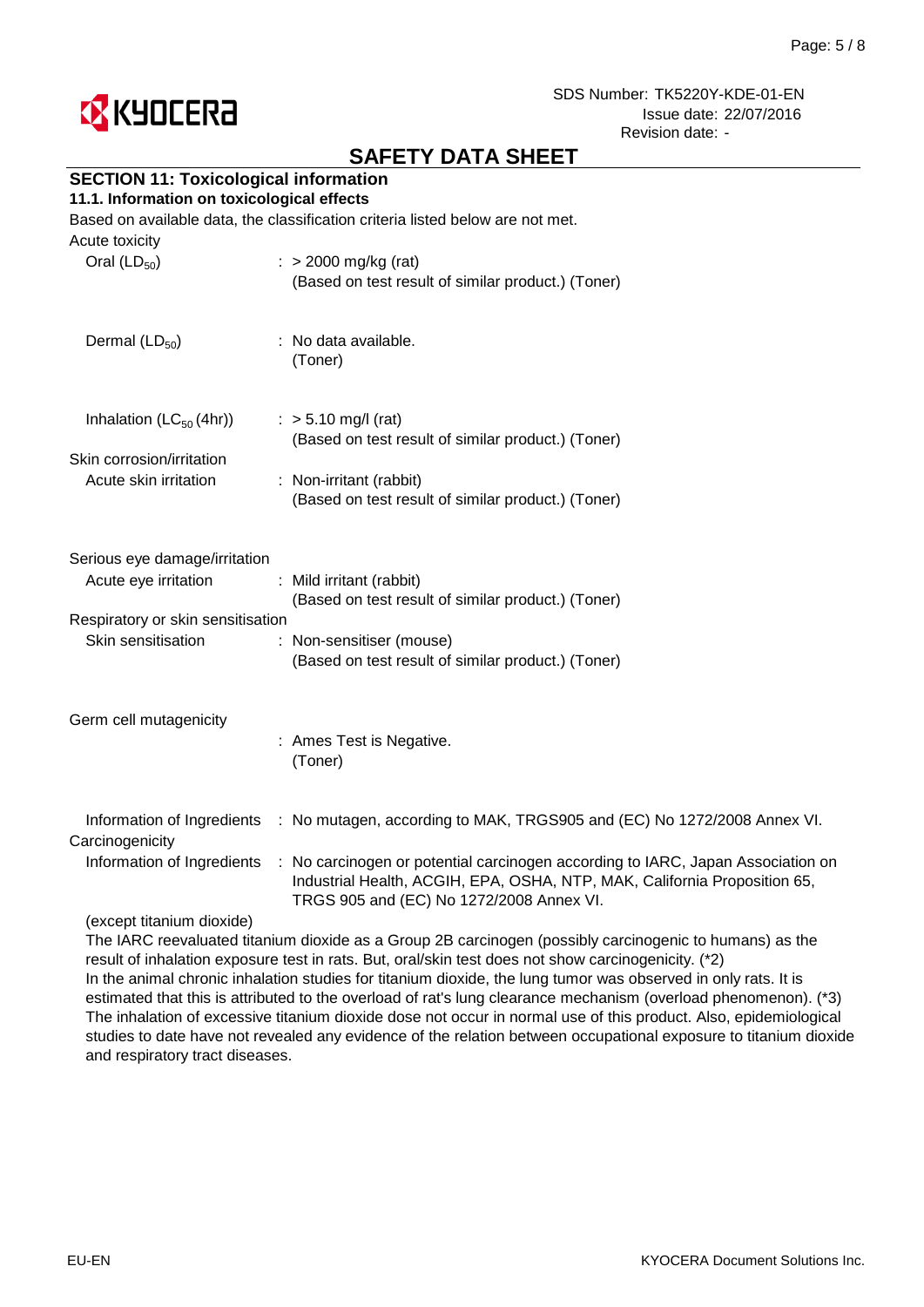

## **SAFETY DATA SHEET**

| Reproductive toxicity                     |                                                                                                                                                                                                                                                                                                                                                                                                                                                                                                                   |
|-------------------------------------------|-------------------------------------------------------------------------------------------------------------------------------------------------------------------------------------------------------------------------------------------------------------------------------------------------------------------------------------------------------------------------------------------------------------------------------------------------------------------------------------------------------------------|
| Information of Ingredients                | : No reproductive toxicant according to MAK, California Proposition 65, TRGS905<br>and (EC) No 1272/2008 Annex VI.                                                                                                                                                                                                                                                                                                                                                                                                |
| STOT-single exposure                      | : No data available.                                                                                                                                                                                                                                                                                                                                                                                                                                                                                              |
| STOT-repeated exposure                    | $\therefore$ No data available.                                                                                                                                                                                                                                                                                                                                                                                                                                                                                   |
| Aspiration hazard                         | : No data available.                                                                                                                                                                                                                                                                                                                                                                                                                                                                                              |
| Chronic effects                           | : In a study in rats by chronic inhalation exposure to a typical toner, a mild to<br>moderate degree of lung fibrosis was observed in 92% of the rats in the high<br>concentration (16 mg/m <sup>3</sup> ) exposure group, and a minimal to mild degree of fibrosis<br>was noted in 22% of the animal in the middle $(4 \text{ mg/m}^3)$ exposure group. (*1)<br>But no pulmonary change was reported in the lowest $(1 \text{ mg/m}^3)$ exposure group, the<br>most relevant level to potential human exposures. |
| Other information                         | : No data available.                                                                                                                                                                                                                                                                                                                                                                                                                                                                                              |
| <b>SECTION 12: Ecological information</b> |                                                                                                                                                                                                                                                                                                                                                                                                                                                                                                                   |
| 12.1. Toxicity                            | : No data available.                                                                                                                                                                                                                                                                                                                                                                                                                                                                                              |
| 12.2. Persistence and degradability       | : No data available.                                                                                                                                                                                                                                                                                                                                                                                                                                                                                              |
| 12.2. Diagonumulative natential           | . No doto ovojloblo                                                                                                                                                                                                                                                                                                                                                                                                                                                                                               |

| 12.3. Bioaccumulative potential          | : No data available. |
|------------------------------------------|----------------------|
| 12.4. Mobility in soil                   | : No data available. |
| 12.5. Results of PBT and vPvB assessment |                      |
|                                          | : No data available. |
|                                          |                      |

### **12.6. Other adverse effects** : No additional information available.

### **SECTION 13: Disposal considerations**

#### **13.1. Waste treatment methods**

: Do not attempt to incinerate the toner container or unit and the waste toner yourself. Dangerous sparks may cause burn.

Any disposal practice should be done under conditions which meet local, state and federal laws and regulations relating to waste (contact local or state environmental agency for specific rules).

#### **SECTION 14: Transport information**

| 14.1. UN number                  | : None. |
|----------------------------------|---------|
| 14.2. UN proper shipping name    | : None. |
| 14.3. Transport hazard class(es) | : None. |
| 14.4. Packing group              | : None. |

- **14.4. Packing group**
- : None. **14.5. Environmental hazards**

: No additional information available. **14.6. Special precautions for user**

**14.7. Transport in bulk according to Annex II of MARPOL73/78 and the IBC Code**

: Not applicable.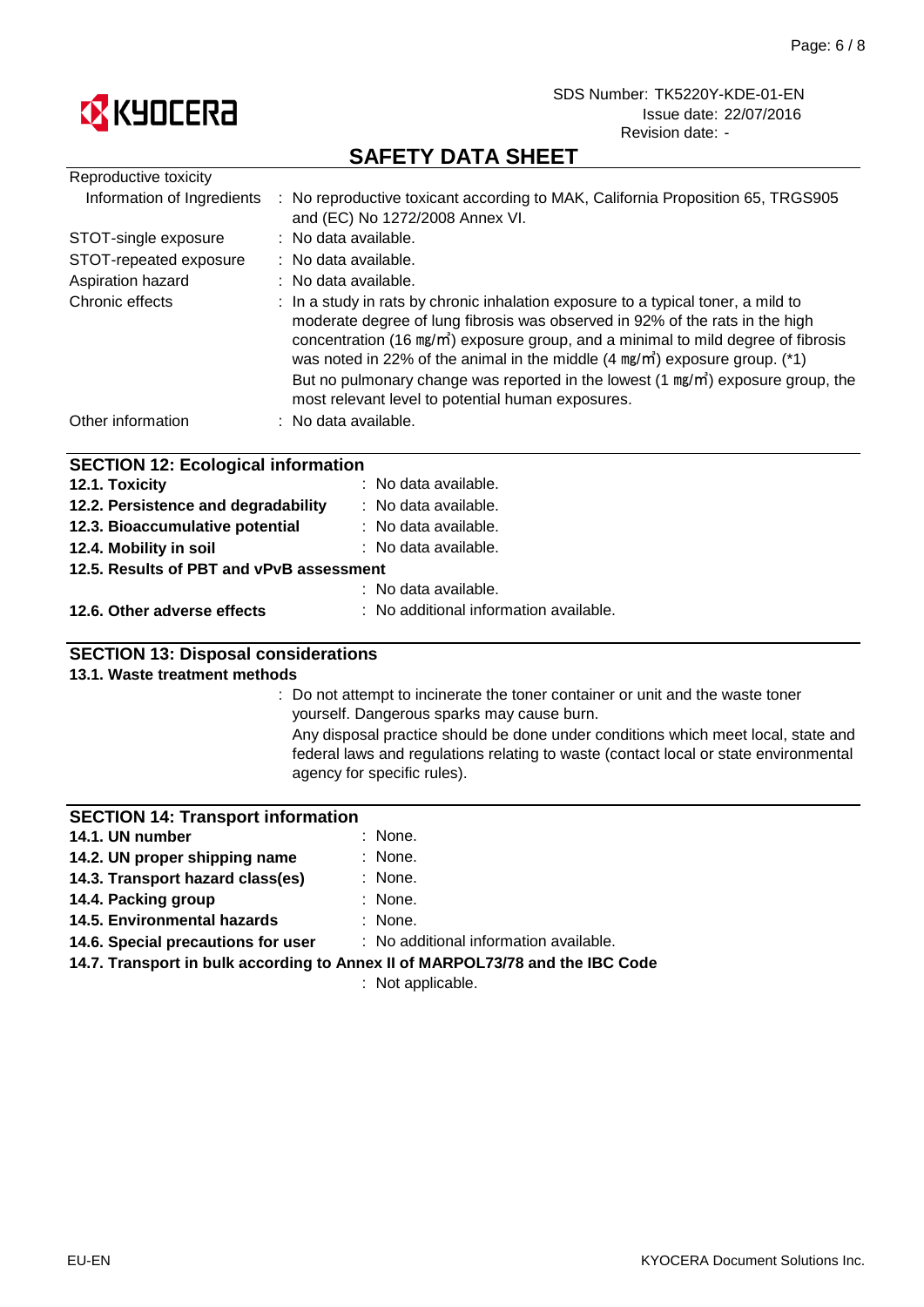

## **SAFETY DATA SHEET**

#### **SECTION 15: Regulatory information**

| 15.1. Safety, health and environmental regulations/legislation specific for the substance or mixture<br>EU regulations |
|------------------------------------------------------------------------------------------------------------------------|
| Regulation (EC) No 1005/2009 on substances that deplete the ozone layer, Annex I and Annex II<br>: Not listed.         |
| Regulation (EC) No 850/2004 on persistent organic pollutants, Annex I as amended<br>: Not listed.                      |
| Regulation (EC) No 689/2008 concerning the export and import of dangerous chemicals, Annex I and Annex V<br>as amended |
| : Not listed.                                                                                                          |
| Regulation (EC) No 1907/2006, REACH Annex XVII as amended (Restrictions on use)<br>: Not listed.                       |
| Regulation (EC) No 1907/2006, REACH Annex XIV as amended (Authorisations)<br>: Not listed.                             |
| US regulations                                                                                                         |
| All ingredients in this product comply with order under TSCA.                                                          |
| Canada regulations                                                                                                     |
| This product is not a WHMIS-controlled product, since we consider it as a Manufactured article.                        |
| 15.2. Chemical safety assessment                                                                                       |

: No data available.

#### **SECTION 16: Other information**

To the best of our knowledge, the information contained herein is accurate. However, we cannot assume any liability whatsoever for the accuracy or completeness of the information contained herein.

The contents and format of this SDS are in accordance with Regulation (EC) No 1907/2006, Annex II as amended by Regulation (EU) No 453/2010 with respect to SDSs.

| Revision information                        | $\mathbb{R}^n$                                                                                                            |  |
|---------------------------------------------|---------------------------------------------------------------------------------------------------------------------------|--|
| Version                                     | : 01                                                                                                                      |  |
| Full text of H statements under sections 3. |                                                                                                                           |  |
|                                             | : Not applicable.                                                                                                         |  |
| Abbreviations and acronyms                  |                                                                                                                           |  |
| <b>PBT</b>                                  | : Persistent, Bioaccumulative and Toxic                                                                                   |  |
| vPvB                                        | : Very Persistent and Very Bioaccumulative                                                                                |  |
| <b>SVHC</b>                                 | : Substances of Very High Concern                                                                                         |  |
| <b>CAS</b>                                  | <b>Chemical Abstracts Service</b>                                                                                         |  |
| <b>ACGIH</b>                                | : American Conference of Governmental Industrial Hygienists                                                               |  |
|                                             | 2013 TLVs and BEIs (Threshold Limit Values for Chemical Substances and<br>Physica Agents and Biological Exposure Indices) |  |
| <b>OSHA</b>                                 | : Occupational Safety and Health Administration (29 CFR Part 1910 Subpart Z)                                              |  |
| <b>TWA</b>                                  | : Time Weighted Average                                                                                                   |  |
| <b>PEL</b>                                  | : Permissible Exposure Limits                                                                                             |  |
| UN                                          | : United Nations                                                                                                          |  |
| <b>IARC</b>                                 | : International Agency for Research on Cancer                                                                             |  |
|                                             | (IARC Monographs on the Evaluations of Carcinogenic Risks to Humans)                                                      |  |
| <b>EPA</b>                                  | : Environmental Protection Agency (Integrated Risk Information System) (US)                                               |  |
| <b>NTP</b>                                  | : National Toxicology Program (Report on Carcinogens) (US)                                                                |  |
| <b>MAK</b>                                  | : Maximale Arbeitsplatz-Konzentrationen (List of MAK and BAT Values 2011)                                                 |  |
|                                             | (DFG: Deutsche Forschungsgemeinschaft)                                                                                    |  |
| Proposition 65                              | : California, Safe Drinking Water and Toxic Enforcement Act of 1986                                                       |  |
| <b>TRGS905</b>                              | Technische Regeln für Gefahrstoffe (Deutschland)                                                                          |  |